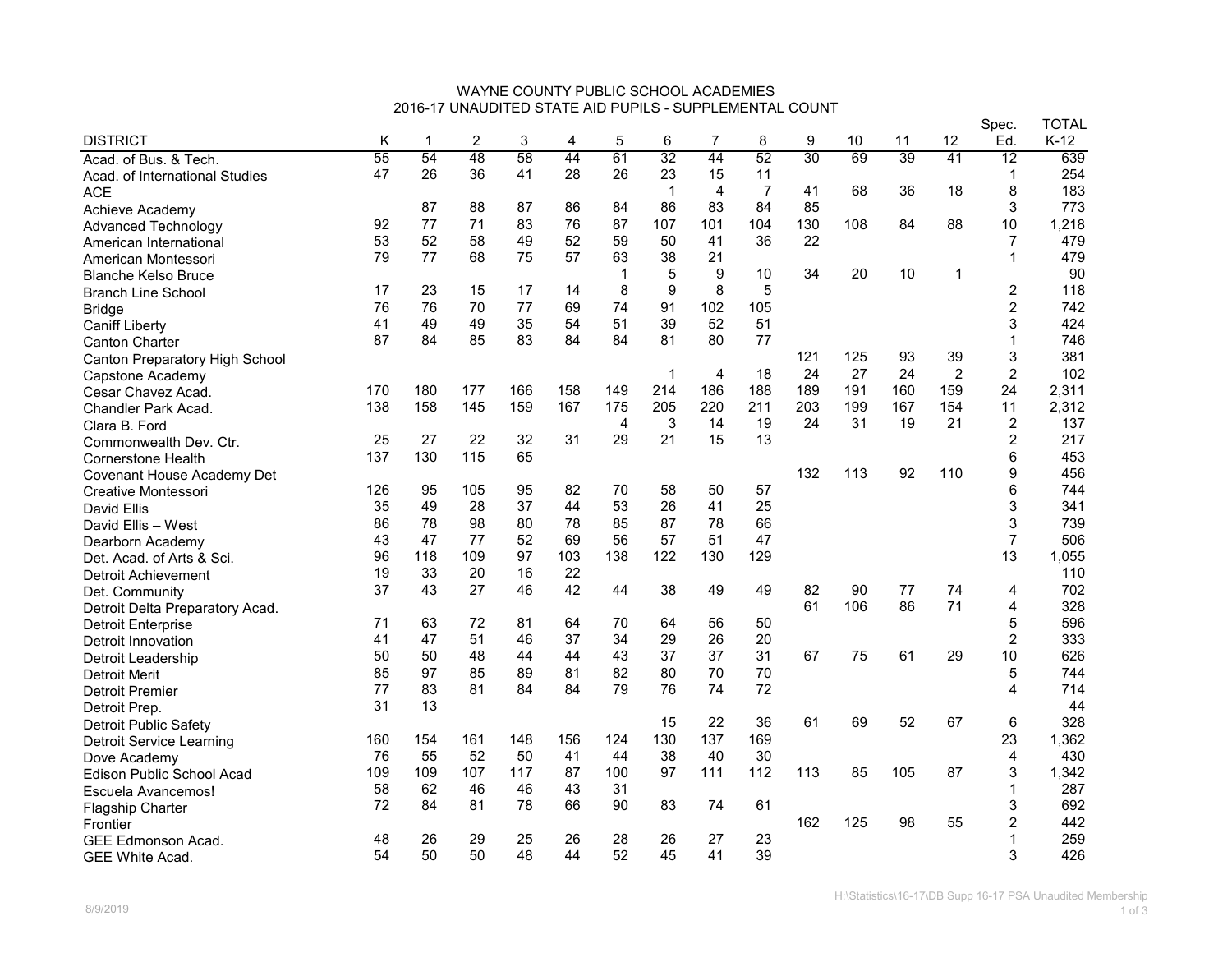## WAYNE COUNTY PUBLIC SCHOOL ACADEMIES 2016-17 UNAUDITED STATE AID PUPILS - SUPPLEMENTAL COUNT

|                               |     |     |                |     |     |     |     |     |                |     |     |     |     | Spec.          | <b>TOTAL</b> |
|-------------------------------|-----|-----|----------------|-----|-----|-----|-----|-----|----------------|-----|-----|-----|-----|----------------|--------------|
| <b>DISTRICT</b>               | Κ   | 1   | 2              | 3   | 4   | 5   | 6   | 7   | 8              | 9   | 10  | 11  | 12  | Ed.            | $K-12$       |
| George Crockett Acad.         | 45  | 49  | 51             | 46  | 59  | 60  | 43  | 48  | 30             |     |     |     |     | 5              | 436          |
| George Washington Carver      | 62  | 74  | 63             | 56  | 60  | 69  | 52  | 50  | 53             |     |     |     |     | 4              | 543          |
| <b>Global Heights</b>         | 45  | 48  | 40             | 46  | 34  | 25  |     |     |                |     |     |     |     | -1             | 239          |
| Hamilton Acad.                | 37  | 38  | 32             | 38  | 33  | 36  | 19  | 31  | 34             |     |     |     |     | 6              | 304          |
| Hamtramck Charter             | 50  | 59  | 54             | 59  | 63  | 57  | 58  | 55  | 54             |     |     |     |     |                | 510          |
| Hanley                        | 91  | 74  | 74             | 73  | 75  | 75  | 74  | 59  | 60             |     |     |     |     | 4              | 659          |
| Henry Ford Acad.              |     |     |                |     |     |     |     |     |                | 151 | 119 | 111 | 115 | 6              | 502          |
| Henry Ford: Ctr Creat Study   | 61  | 64  | 63             | 62  | 70  | 63  | 110 | 117 | 125            | 128 | 115 | 126 | 107 | 8              | 1,219        |
| <b>Highland Park</b>          | 46  | 41  | 42             | 41  | 29  | 41  | 41  | 23  | 34             |     |     |     |     | $\overline{7}$ | 345          |
| Hope Academy                  | 52  | 55  | 56             | 57  | 75  | 45  | 50  | 53  | 46             |     |     |     |     | 4              | 493          |
| Hope of Detroit Acad.         | 61  | 74  | 83             | 87  | 74  | 80  | 82  | 64  | 69             | 65  | 32  |     |     | 10             | 781          |
| Inkster Prep.                 | 55  | 26  | 17             |     |     |     |     |     |                |     |     |     |     |                | 98           |
| Jalen Rose Leadership         |     |     |                |     |     |     |     |     |                | 111 | 110 | 97  | 80  | 6              | 404          |
| James and Grace Lee Boggs     | 14  | 12  | 19             | 14  | 11  | 18  | 13  | 12  |                |     |     |     |     | 1              | 114          |
| Joy Preparatory Acad.         | 57  | 58  | 34             | 41  | 41  | 22  | 25  | 23  | 29             |     |     |     |     | $\overline{c}$ | 332          |
| Keystone Charter              | 111 | 84  | 84             | 86  | 84  | 86  | 82  | 80  | 71             |     |     |     |     | 3              | 771          |
| Legacy Charter                | 80  | 85  | 81             | 87  | 80  | 85  | 88  | 73  | 72             |     |     |     |     | 5              | 736          |
| McDowell Prep. Acad.          | 27  | 31  | 30             | 30  | 36  | 38  | 35  | 42  | 38             |     |     |     |     | 5              | 312          |
| <b>Madison Carver Academy</b> | 68  | 77  | 75             | 80  | 63  | 53  | 53  | 43  | 30             |     |     |     |     | 7              | 549          |
| Martin Luther King Jr.        | 81  | 67  | 58             | 36  | 35  | 40  | 38  | 22  | 34             |     |     |     |     | 1              | 412          |
| Marvin Winans Academy         | 78  | 75  | 70             | 64  | 87  | 72  | 94  | 73  | 63             |     |     |     |     | 3              | 679          |
| Metro Charter Academy         | 82  | 85  | 80             | 86  | 82  | 85  | 79  | 64  | 85             |     |     |     |     | 6              | 734          |
| Mi. Educational Choice Center | 110 | 100 | 108            | 100 | 106 | 105 | 77  | 90  | 86             |     |     |     |     | 14             | 896          |
| Mi. Technical Academy         | 98  | 92  | 84             | 108 | 90  | 92  | 85  | 89  | 93             |     |     |     |     | 10             | 841          |
| New Paradigm College Prep     | 20  | 17  | 10             | 12  | 12  | 8   |     |     |                |     |     |     |     |                | 79           |
| New Paradigm Glazer/Loving    | 48  | 48  | 39             | 42  | 41  | 48  | 28  | 24  | 24             |     |     |     |     | 2              | 344          |
| New School High               |     |     |                |     |     |     |     |     |                | 25  | 24  | 6   |     | 3              | 58           |
| Oakland International         | 53  | 59  | 58             | 54  | 57  | 58  | 44  | 50  | 49             | 107 | 97  | 97  | 40  | 5              | 828          |
| Old Redford Academy           | 135 | 143 | 134            | 140 | 123 | 112 | 121 | 127 | 124            | 243 | 192 | 165 | 149 | 32             | 1,940        |
| Pathways Academy              |     |     |                |     |     |     |     | 3   | 9              | 49  | 46  | 25  | 23  | 3              | 158          |
| Ply. Educational Center       | 34  | 54  | 39             | 40  | 71  | 69  | 55  | 58  | 54             |     |     |     |     | 3              | 477          |
| <b>Plymouth Scholars</b>      | 111 | 90  | 90             | 90  | 90  | 90  | 74  | 78  | 68             |     |     |     |     | 3              | 784          |
| Quest Academy                 | 103 | 90  | 84             | 86  | 82  | 83  | 76  | 76  | 68             |     |     |     |     | $\overline{7}$ | 755          |
| <b>Regent Park Scholars</b>   | 82  | 102 | 78             | 84  | 77  | 80  | 71  | 46  | 50             |     |     |     |     | 8              | 678          |
| Regents Academy               |     | 3   | $\overline{2}$ | 3   | 5   | 5   | 5   | 9   | 8              | 23  | 38  | 54  | 23  |                | 178          |
| Riverside Academy             | 51  | 69  | 69             | 74  | 68  | 80  | 80  | 85  | 80             | 104 | 79  | 70  | 36  | 4              | 949          |
| Ross-Hill                     | 14  | 14  | 15             | 12  | 16  | 12  | 14  | 12  | $\overline{7}$ |     |     |     |     | $\overline{c}$ | 118          |
| Rutherford Winans             | 39  | 47  | 34             | 42  | 36  | 31  |     |     |                |     |     |     |     | 1              | 230          |
| South Canton Scholars         | 110 | 86  | 87             | 87  | 87  | 86  | 83  | 84  | 84             |     |     |     |     | 3              | 797          |
| Southwest Detroit Lighthouse  | 43  | 53  | 53             | 63  | 69  | 44  | 50  | 39  | 28             |     |     |     |     | 3              | 445          |
| Star International Academy    | 116 | 140 | 140            | 123 | 127 | 111 | 119 | 126 | 111            | 94  | 84  | 92  | 74  | 4              | 1,461        |
| <b>Starr Detroit</b>          | 95  | 117 | 101            | 105 | 122 | 106 | 97  | 56  | 63             |     |     |     |     | 8              | 870          |
| Summit Academy-Flat Rk        | 46  | 38  | 42             | 43  | 36  | 40  | 32  | 23  | 38             |     |     |     |     | 3              | 341          |